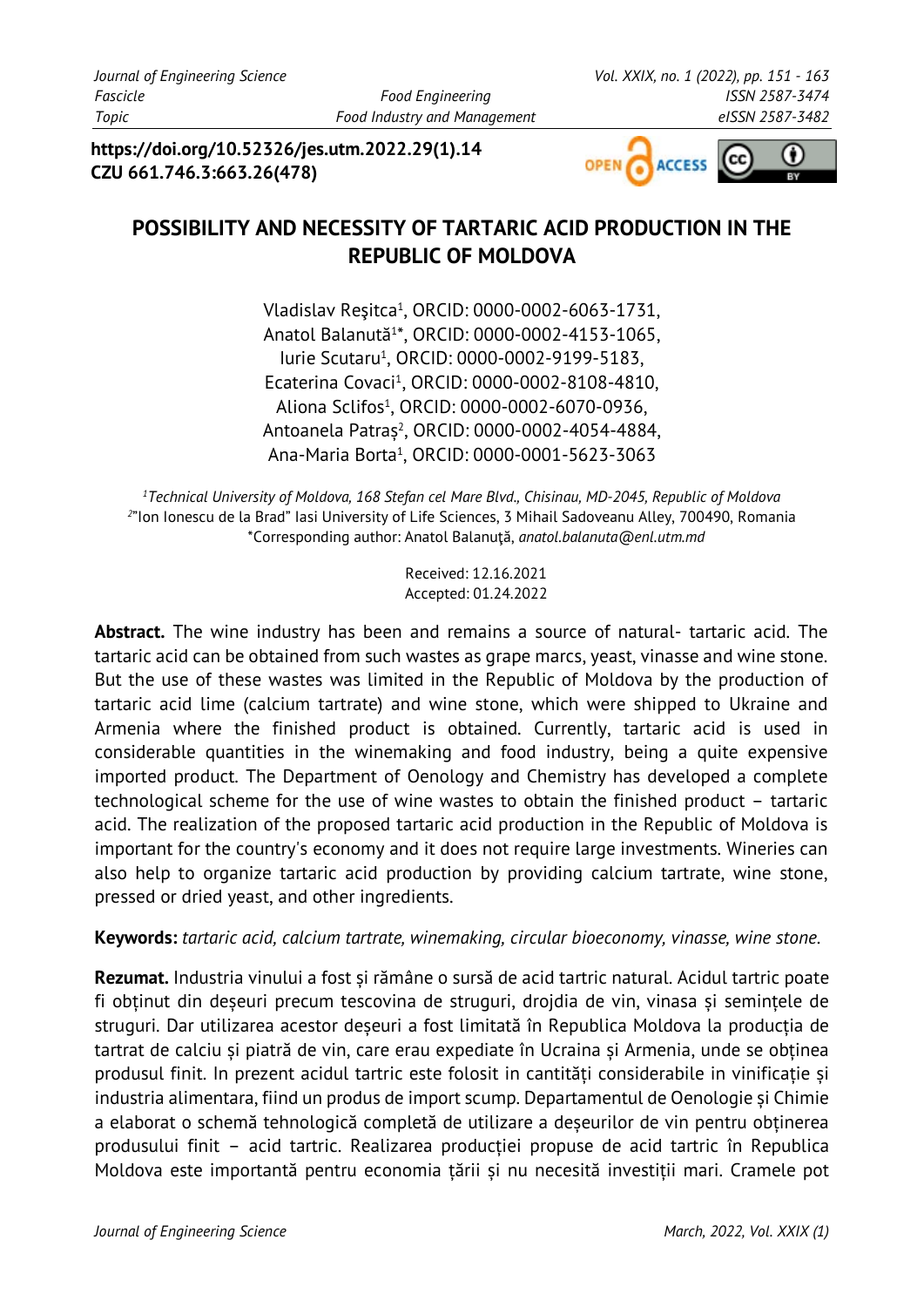recurge, de asemenea, la organizarea producției de acid tartric, oferind tartrat de calciu, piatră de vin, drojdie presată sau uscată și alte ingrediente.

**Cuvinte cheie:** *acid tartric, tartrat de calciu, bioeconomie circulară, vinasă, piatră de vin.*

#### **Introduction**

The wine industry has been and remains a source of tartaric acid in wine wastes. The use of wine wastes in Moldova was limited to the production of tartaric acid lime (calcium tartrate), wine stone and dried yeast. So, tartaric acid remains to be a quite expensive imported product. Considering that only 30 - 40% of wine wastes currently are reused globally, the recycling strategy must be reassessed. When properly managed, secondary wine products may be used to generate value-added goods. The physicochemical characteristics of wine wastes indicate that they contain a wide variety of extractable substances used by food, pharmaceutical, and other industries. The usage of wine industry generated by-products would result in fewer wastes and develop rich bioactive component extracts with various uses [1]. The environmental impact should be taken into account, when processing wastes into tartaric acid.

The goal of this research was to develop a complete technological scheme for the use of wine waste to obtain the finished product - tartaric acid. The article includes an in-depth study of current developments in the field, both internationally and nationally.

The implementation of the proposed production of tartaric acid in the Republic of Moldova has an essential significance for the country's economy. It does not require large investments. Wineries can also participate in organizing the production of tartaric acid by supplying calcium tartrate, wine stone, pressed or dried yeast.

#### **1. Tartaric acid**

Tartaric acid is an organic acid, mainly found in grapes but also in a wide variety of fruits. L(+)-tartaric acid is the most common type of acid found in nature, while D(-)-tartaric acid sources are limited [2]. The main sources of tartaric acid on the market are: recovery from winery waste, chemical synthesis (from maleic anhydride) or of microbiological origin [3].

L(+)-tartaric acid is traditionally formed as a solid crystals in the wine fermentation process, and this mode of manufacturing is heavily influenced by grape maturity and environmental factors. Chemical synthesis of L(+)-tartaric acid using maleic acid is possible, but this results in a significantly less soluble racemic DL-form that is not acceptable for inclusion in foods. The D(-)-tartaric acid presence makes it hazardous to human health. High production cost also limits the commercial utilization of the chemical process. For the manufacture of both tartaric acid forms, microbial methods are currently considered to be more simple and cost-effective [2].

Utilizing tartaric acid is more expensive than citric and malic acids, and in comparison to most other organic acids, it has the least antimicrobial properties. Furthermore, when it is dissolved in hard water, an unwanted insoluble precipitate of calcium tartrate might occur [4].

As a winemaking additive, principle of action is based on part of the tartaric acid added to the wine will lead to the precipitation of potassium bitartrate and thus a drop in the pH of the wine. Possible side effects are increased tartaric instability in wine, and at high doses, can impart a bitter flavor and give wine astringency. Verification of the effectiveness of the treatment is done by measuring total acidity and pH of wine. Cost of this additives varies from 5 to 6 €/kg i.e., between 0.5 and 0.6 €∙hL-1 of treated wine (dose 100 g∙hL-1 ) [5].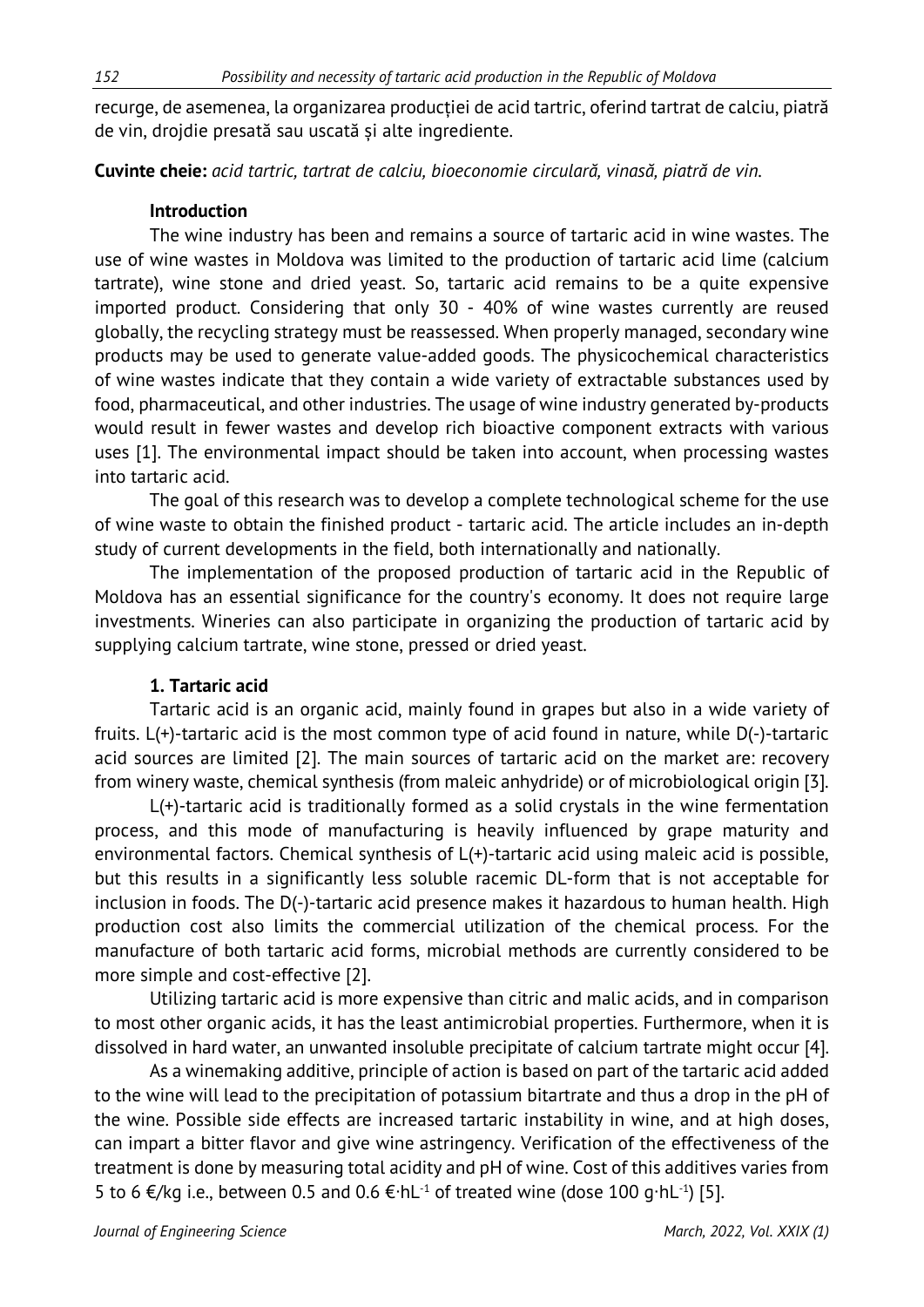L(+)-tartaric acid is consumed in different industries, including food, pharmaceutical, chemical, and polyester production. In the pharmaceutical industry, D(-)-tartaric acid is also important [2]. Tartaric acid is preferred in cranberry or grape-based foods, such as wines, jellies, and confectioneries [4].

Main winemaking application, according to the International Code of Oenological Practices is acidification of musts and wines i.e., increasing the titrating acidity and real acidity (decreasing the pH). Tartaric acid addition develops balanced wines from the point of view of taste sensations, promotes good biological development and smooth maturation of the wine and fixes a lack of natural acidity [5].

In recent years, green extraction technologies for obtaining high-value bioactive chemicals from raw natural materials and wastes have gotten a lot of interest. A natural deep eutectic solvent was explored - L(þ)-tartaric acid, as a possible solvent for extracting phenolic compounds [21, 22].

Polytartaric acid, a novel polymer having several pendant negatively charged carboxylate groups, was investigated as a potential coating material for magnetic nanoparticles. Polytartaric acid is produced by simply heating tartaric acid as a sustainable natural product under controlled conditions without the need for a solvent or a catalyst [8]. The utilization of wine by-products as a substrate for the production of polymer building blocks and as polymer reinforcing fillers is investigated [9].

Esters/ethers produced from tartaric acid, were obtained, thoroughly described, and evaluated as PVC plasticizers. They found to be completely compatible with PVC, have an acceptable plasticizing effect, have a minimal migration potential, and have no effect on the polymers' thermal stability. Traditional phthalate plasticizers may be replaced by these biobased compounds [10].

The magnesium oxychloride cement (MOC) production aids in the CO emissions reduction and recycling of potash industrial waste. Biobased chitosan (CS) and tartaric acid (TA) were used as organic chelating components to enhance the MOC's compressive strength and water resistance, as they give more active sites for Mg ions in the cement [11].

#### **1.1 Composition of winemaking by-products**

Winery wastes can differ in composition, depending on harvesting period and conditions. Table 1 shows the content of tartaric compounds in the main wine wastes.

|                                                                                       | Table 1                   |  |  |  |
|---------------------------------------------------------------------------------------|---------------------------|--|--|--|
| Content of tartaric compounds (recalculated in tartaric acid) in the main wine wastes |                           |  |  |  |
| <b>Wine wastes</b>                                                                    | <b>Tartaric compounds</b> |  |  |  |
| Winemaking marcs:                                                                     |                           |  |  |  |
| white wine, g/kg                                                                      | $0.5 - 2.0$               |  |  |  |
| red wine, g/kg                                                                        | $0.7 - 2.5$               |  |  |  |
| fortified wine, g/kg                                                                  | $12 - 30$                 |  |  |  |
| Pressed yeast, g/kg                                                                   | $10 - 60$                 |  |  |  |
| Dried yeast, g/kg                                                                     | <b>Min 25</b>             |  |  |  |
| Wine stone, g/kg                                                                      | <b>Min 520</b>            |  |  |  |
| Vinasse, $q/dm^3$                                                                     | 2.9                       |  |  |  |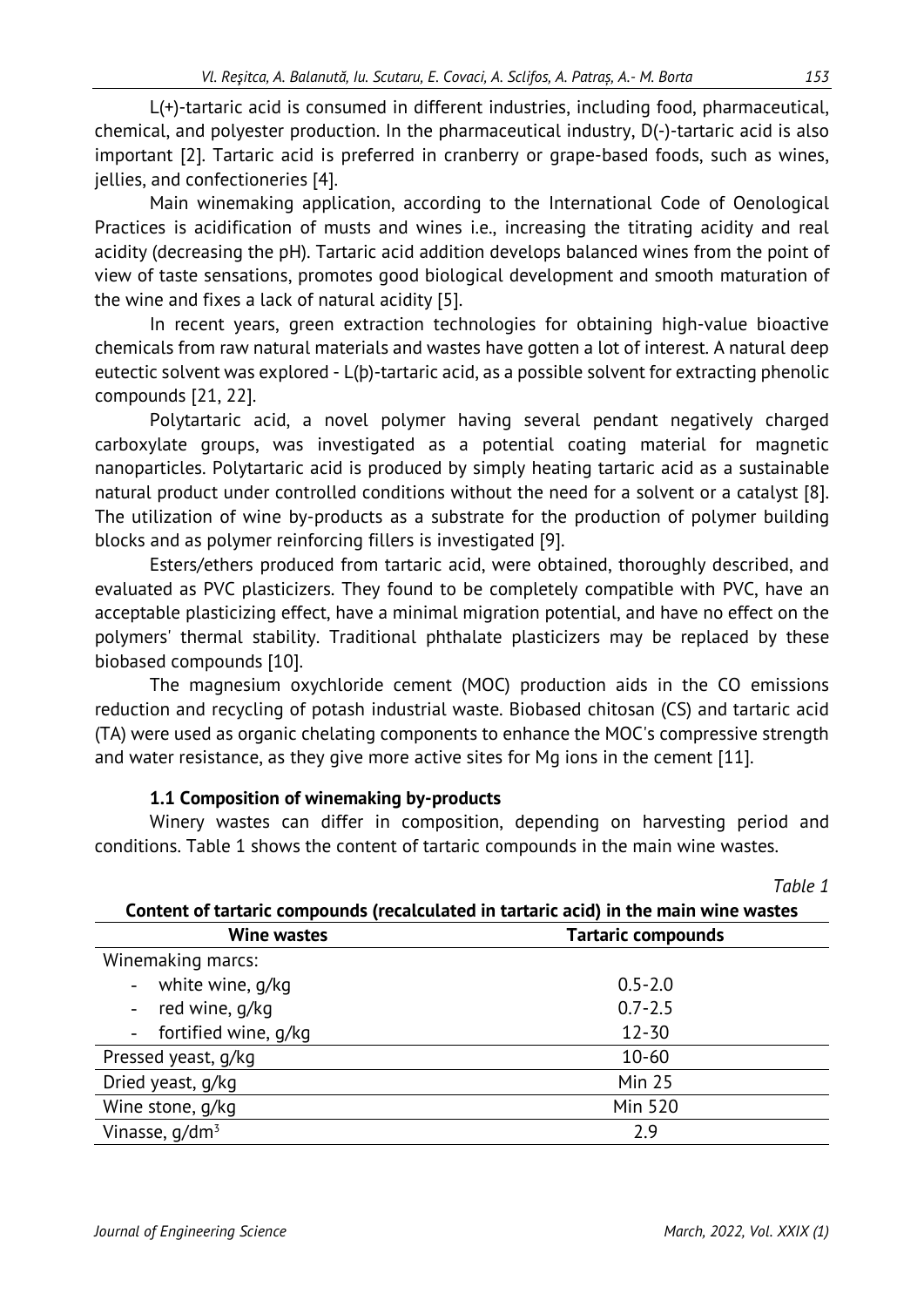Grape stalks (leaves and shoots), grape seeds, wine lees, and grape marc (pomace) are solid residues produced by the winemaking industry, and their chemical composition varies depending on the source.

Grape marc (pomace) is a solid product produced during the primary grape juice production process, that comprises both water-soluble and water-insoluble components. It contains a significant amount of protein, pectin and cellulose, and has a moisture level of 40- 81 %. Monosaccharides, polysaccharides, and oligosaccharides are water-soluble compounds, but polysaccharides incorporated in cell walls are water-insoluble [12].

In the Table 2 the main characteristics of the tartaric raw materials are presented.

| Characteristic of tartaric raw materials [13] |                  |                                  |                                         |               |
|-----------------------------------------------|------------------|----------------------------------|-----------------------------------------|---------------|
| <b>Raw material</b>                           | Humidity, %, max | Tartaric acid<br>content, %, min | Insoluble impurities<br>content, %, max | <b>Medium</b> |
| Liquid yeast sediment:                        |                  |                                  |                                         |               |
| dry                                           | 97               | 2.5                              | 1.0                                     | acidic        |
| fortified                                     | 97               | 3.5                              | 1.0                                     | acidic        |
| Dry yeast sediments:                          |                  |                                  |                                         |               |
| I grade                                       | 5.0              | 25.0                             | 50                                      | acidic        |
| II grade                                      | 5.0              | 20.0                             | 55                                      | acidic        |
| Calcium tartrate:                             |                  |                                  |                                         |               |
| I grade                                       | 3.0              | 45.0                             | 8                                       | neutral       |
| II grade                                      | 3.0              | 40.0                             | 15                                      | pH 6.5-7.0    |
| Wine stone:                                   |                  |                                  |                                         |               |
| I grade                                       | 2.0              | 65.0                             | 3.0                                     | acidic        |
| II grade                                      | 3.0              | 55.0                             | 10.0                                    | acidic        |
| Lime sediment:                                |                  |                                  |                                         |               |
| I grade                                       | 3.0              | 40.0                             | 10.0                                    | neutral       |
| II grade                                      | 3.0              | 30.0                             | 10.0                                    | neutral       |

Wine lees form at the end of the fermentation in the winemaking process. They contain inorganic components, organic acids, and phenolic compounds. Solid part of wine lees is represented by cellulose, hemicellulose, lignin, seeds, grains, organic and inorganic salts.

Vinasse, which is made up of leftover fermentation broth, is the liquid fraction of wine lees. It is the primary source of polyphenol chemicals and includes around 58 % water by weight, with a pH of 3.5 [12]. Vinasse should be used immediately after the distillation of wine and its clarification.

The yeast, obtained by pressing the rotating drum filter, can be immediately transported to the tartaric acid production plant or can be pre-dried. After extraction, pressed yeast can be washed with water and then used as a food additive for animals or as compost.

#### **2. Previous experience in the field**

According to a 2006-year survey of European wineries on waste disposal:

Grape stalks were mainly land-spread in Italy, Spain, and France, and mostly disposed of (in landfills) in Greece. The pomace was distilled in Italy, France, and Spain. In Spain still, 50% was land-spread, and in Greece, 67% of pomace ended up in landfills. Wine lees were mostly used for distillation in all mentioned countries. In Spain, filter cakes were used for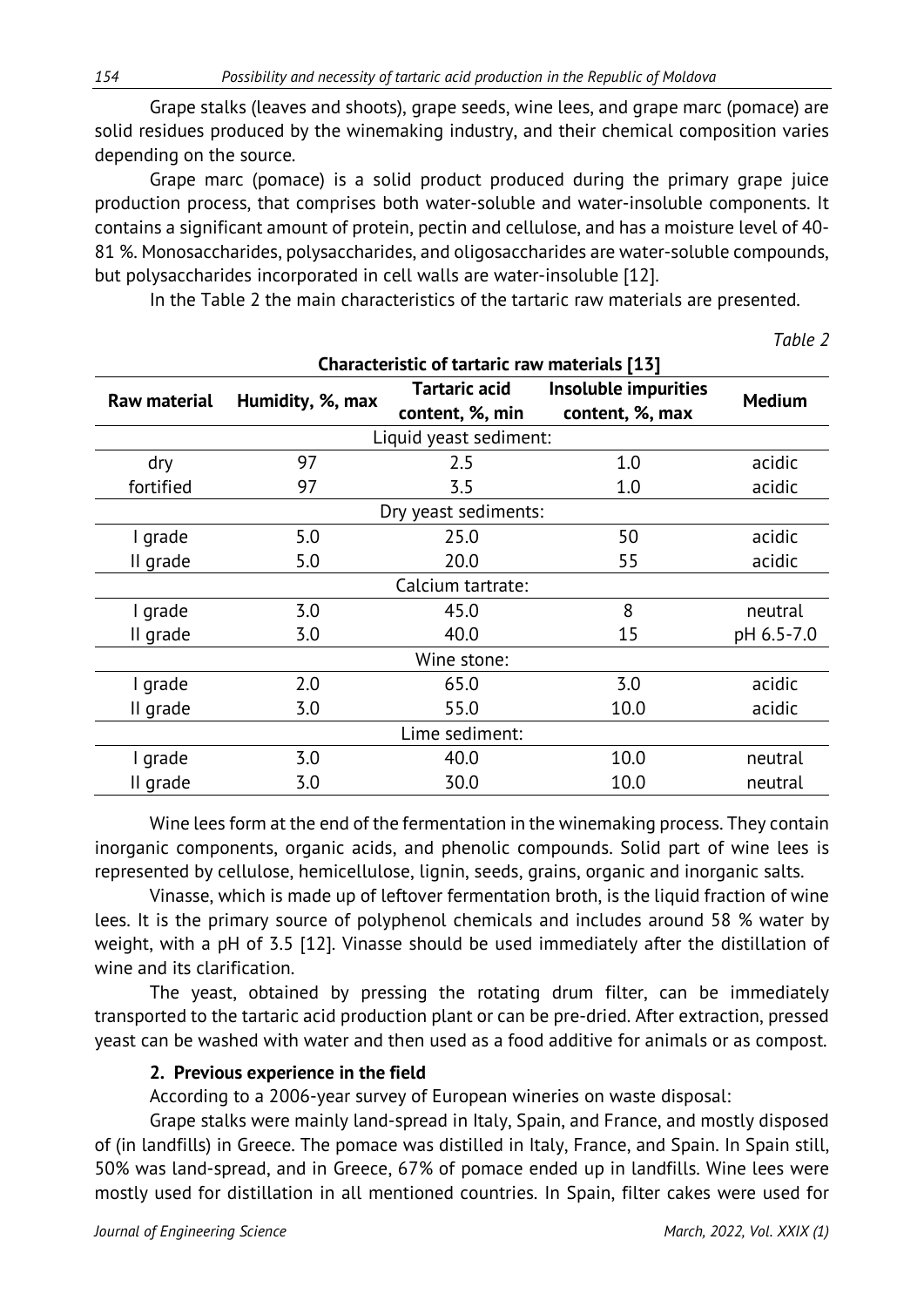tartaric acid production, in France for land-spreading, and composted in Italy. In Greece, they were discarded.

In the US, Canada, and Australia, winemaking wastes are preferred to be composted. South Africa also composts the majority of wineries' wastes, but some refineries produce cream of tartar, calcium tartrate, and grape wine spirit. Most of the winemaking countries are also producing grapeseed oil [14].

# **2.1 Situation in the Republic of Moldova**

In 2021, the questionnaire was held, in which participated wineries, that cumulatively generate approximately 25-30% of the total by-products in the sector. In the set of questions on the main challenges of transition and implementation of the circular business model within the enterprise, the following ranking was obtained:

- − Lack of technological and technical solutions for the recovery of wine by-products 64%
- − Lack of adequate and clear information on circular economy opportunities 43%
- − Lack of employment and financial risks obtained equal scores 14% each
- − Other transition and implementation issues were not identified, 0%

57% of wine companies do not capitalize on wine by-products, and 43% do so. Among that 43% of enterprises, more than 66% process small quantities (less than 50%) of the total amount of by-products generated [15].

China imports from Moldova grape seeds, oil and tartaric acid, because the EU has banned the import of tartaric acid synthesized from petroleum products. Now China starts producing natural tartaric acid. The EU market is only 60% satisfied with this product. The current shortage of tartaric acid at 40% creates good opportunities for our country. Also, a Spanish investor "Agrovin" placed his production in Gagauzia and buys wine yeast from Moldova. Ethanol and tartaric acid are extracted from them, so almost everything is recycled [16].

Nevertheless, out of the total volume, only a small part of the by-products of winemaking is processed. At some enterprises, wine-making waste is stored outside the settlements. They heat up, the surface is covered with billions of spores that spread to farmland. This leads to the fact that it is necessary to increase the load of phytoncides and pesticides [16].

# **2.2 Amount of wasted resources (winemaking waste)**

In developed wine-making countries, wine-making waste is processed to obtain from them other necessary products. For a long time, this topic was not of interest to manufacturers in Moldova, apart from isolated cases. But the European Union allocated money for the implementation of a cross-border project, in which Moldova and Ukraine are involved, in order to create clusters for the processing of secondary wine products.

According to the ONVV, for 2010-2017 in our country, an average of 250 thousand tons of grapes were processed. Of these, 18 million decaliters of wine and 3.5 million decaliters of wine materials for distillate worth \$200 million were produced.

Also, from this amount of wine and cognac production, secondary products were obtained: 80 thousand tons of pomace, 40 thousand tons of stillage, 25 thousand tons of seeds, 20 thousand tons of yeast and 10 thousand tons of ridges [16].

For 1000 decaliters of wine materials, the following amount of yeast sediments is formed: liquid yeast at the first removal of wine - 50 decaliters; precipitation during the subsequent removal of wine - 15 dal; squeezed out (pressed) yeast sediments - 200 kg [17].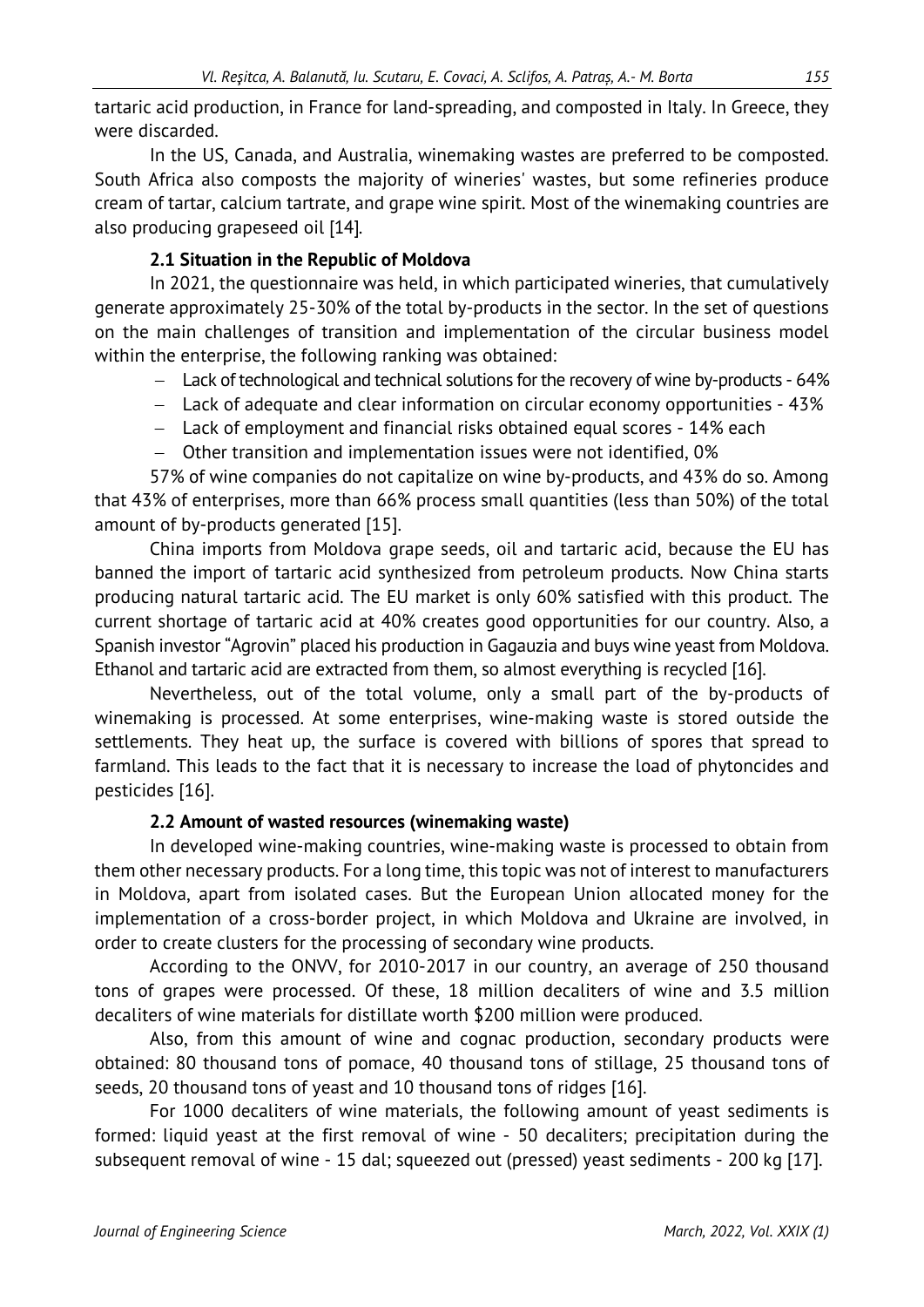#### **3. Demand for tartaric acid on the market**

In 2013, Europe was the largest regional market, accounting for 39.4 % of market volume. This market is predicted to develop due to high tartaric acid demand in winemaking countries [17, 18]. Because of its antioxidant effects, tartaric acid is increasingly being used in functional foods and energy drinks [18].

Antibiotics and cardiotonics both include tartaric acid as an excipient. Its rising use as a component of gypsum in the construction industry, in soil fertilizers and metal cleaning is likely to contribute to the market growth [19]. In the coming future, the market is projected to benefit from tartaric acid's adoption in niche applications [20].

The COVID-19 pandemic has impacted nearly every industry in every location, with the majority of manufacturing enterprises either shutting down or functioning with minimal production and staff. Despite this, there's still a demand for food. Food and beverage sales were observed to be high, prompting producers to adapt their sales tactics and transfer to online platforms [21].

Increased pricing has resulted from decreased availability in Europe and North America, which is projected to provide problems to market players [19]. The negative impact of the COVID - 19 pandemic is expected to inhibit the natural tartaric acid market's growth [20].

The worldwide tartaric acid market is predicted to develop at a sustainable rate during 2020 - 2030. The global tartaric acid industry is being fueled by rising wine and processed food consumption. The tartaric acid market is expected to rise 1.5 times in volume by the end of 2030, owing to the growing wine sector [21].

#### **4. Methods for tartaric acid production**

Wine lees have been mainly used as a raw material for the extraction of tartaric acid and ethanol since they cannot be used as animal feed due to high polyphenol content [22]. The reported yield for tartaric acid production is 100 – 150 kg per ton of wine lees. Among winery wastes, recovery of tartaric acid has been well established for wine lees and grape marc [23].

#### **4.1 Basic methods**

L(+) tartaric acid can be extracted from tartar, wine lees, and grape pomace, according to industry information. Tartaric acid usually represented by monopotassium tartrate (80–90 % in tartar) and calcium tartrate in these products.

These secondary raw materials are firstly neutralized by CaOH or  $CaCO<sub>2</sub>$ , followed by concentration and centrifugation, resulting in calcium tartrate. In a decomposing tank, it is then treated with sulfuric acid to generate tartaric acid, which is refined through concentration and crystallization (Figure 1) [10, 12]

Determined optimum values for tartaric acid extraction from solid wastes are: pH (2.0), temperature (45°C), contact time (30 min), and solid to solvent (ethanol) ratio (1:6 w/v) for red and white tartar wastes respectively [24].

After filtration and purification (especially demetallization), the tartaric acid is concentrated by vacuum evaporation; then tartaric acid is transformed in solid form by crystallization, washing and drying. The resulting gypsum, as well, can be used as a building material [3, 4].

In cognac production, as a result of the extraction of tartaric acid from vinasse by precipitation with milk of lime, tartar (salts of tartaric acid) is formed. The remainder of the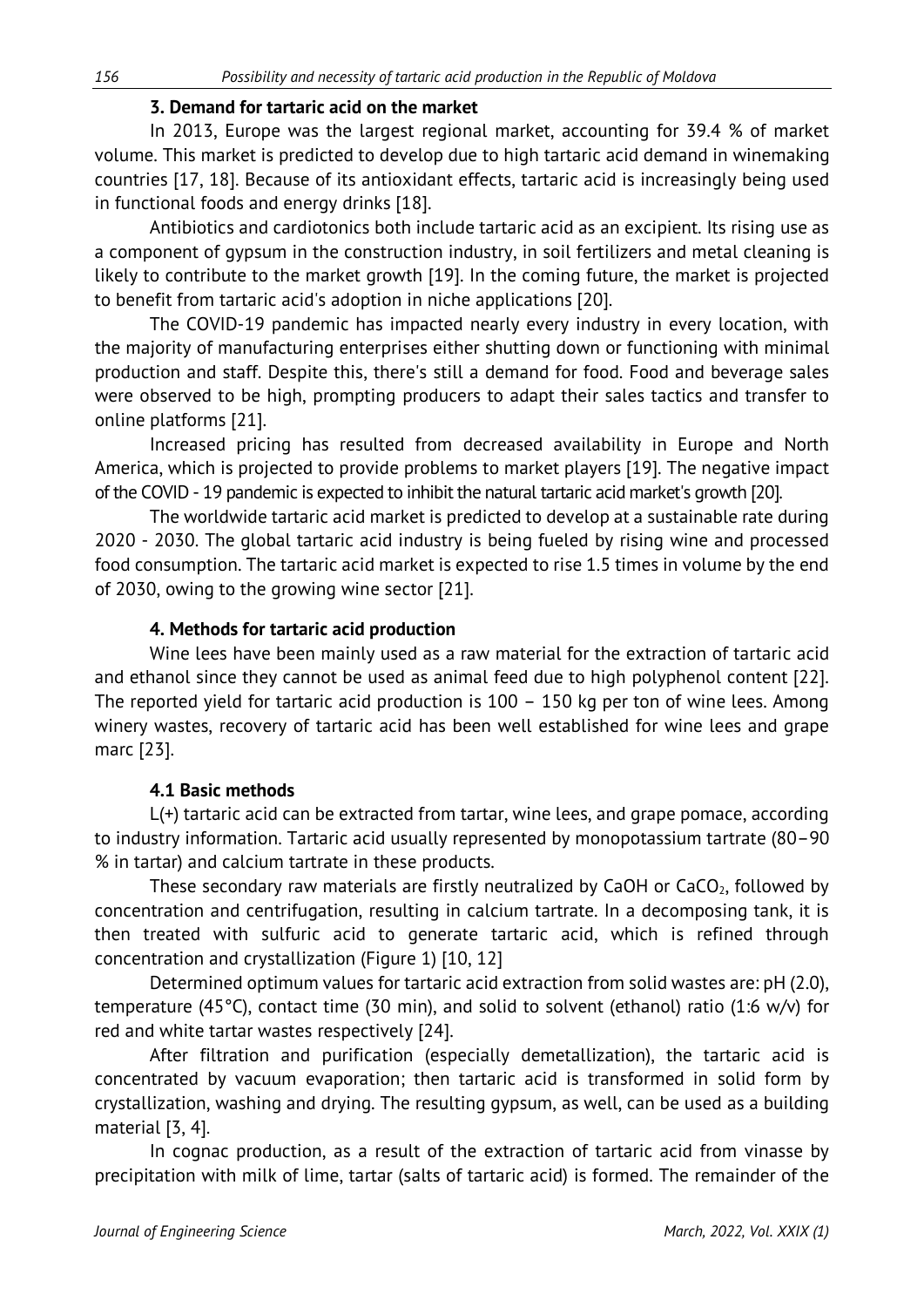stillage after removing tartaric acid from it (and when bringing the active acidity to an optimal level) can be used as fertilizer for some types of soils without contaminating them [27].





For such materials, as dregs and marc, calcium tartrate is extracted in an ensuing manner: they are first mixed with water and then ethanol is removed in fractioning columns. Calcium tartrate is formed when wine marc is neutralized with calcium salts and remains suspended in the form of crystals then the wine marc is centrifuged through a series of cyclone separators. Due to the abrasive effect of the tartrate crystals on the pumps and cyclones, frequent stops for maintenance and repair are also required, resulting in significant downtime expenses [14].

Patent EP1288288 provides a solution to this problem.

Vibration makes tartrate crystals precipitate easier since it significantly reduces the friction between the tartrate crystals and the liquid medium. Calcium tartrate gathers at the outflow conduit in this procedure. Crystals have high purity and the possible tartrate recovery rate is nearly 100%. The plant is thought to be easy to build, cost-effective, quiet, and has an unlimited lifespan [29]. An alternative method of tartaric acid recovery exists. Firstly, the wine waste materials are treated with KOH solution (80°C and pH 8) and possible contaminants are eliminated with activated carbon. Then, potassium tartrate precipitation is done by the addition of saturated tartaric acid solution. Sulfuric acid (pH 2) is added to the obtained precipitate to redissolve it at 70°C. Removal of interfering  $K+$  and  $SO_2-$  ions is performed by ion exchange resins. After removing the impurities, the solution is concentrated by evaporation, following crystallization at 4°C [34, 35].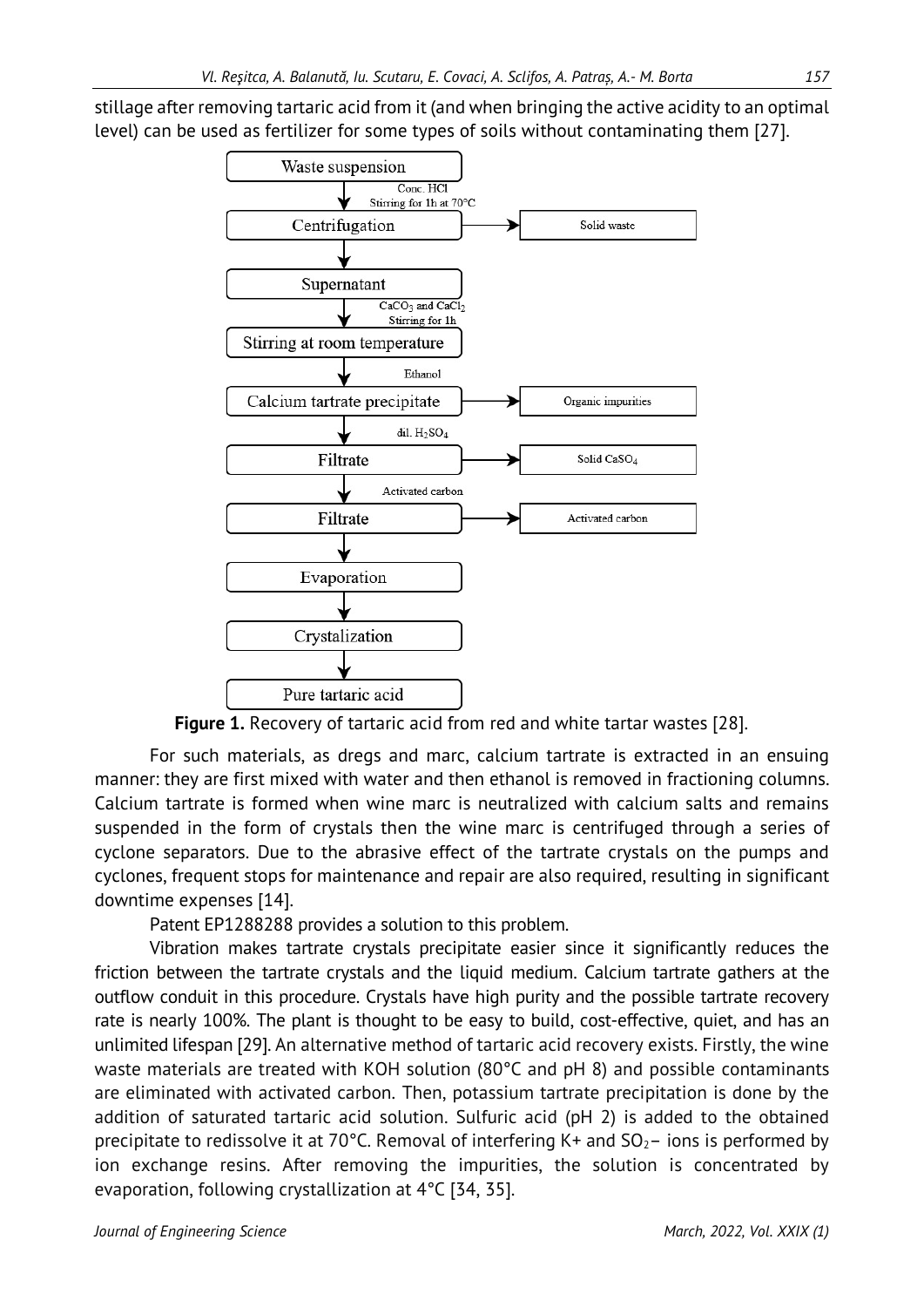Those conventional recovery methods let to obtain a high yield. Nevertheless, the process has its disadvantages: complexity, cost, laboriousness, and environmental impact caused by higher quantities of produced calcium sulfate deposit [23]. Solvent extraction yield is up to 90%. Adsorption method is easy to operate, but has low capacity and adsorbents have short lifetime. Adsorption methods let to achieve the 75 – 99% yield [32].

## **4.2 Environment friendly methods**

## **4.2.1 Electro-membrane method for tartaric acid recovery**

To enhance process efficiency and reduce production costs, it is essential to reform the technological aspects of organic acids recovery. Electro-membrane processes let to separate organic acids from mixed solution, avoiding usage of any solvent, so the main purifying elements are ion-exchange membranes. This method also provides elevated product purity and yield.

The main known electro-membrane process for the recovery of the tartaric acid is electrodialysis. The operation parameters for electrodialysis for tartaric acid recovery are: temperature (25 – 40°C) and feed solution (10 kg m<sup>-3</sup> tartaric acid and 60 kg m<sup>-3</sup> glucose). As a result, final acid concentration achieved is 170–300 kg∙m−3 with energy consumption of 5.103–12.103 kJ∙kg−1 [32].

There are also studies on electrochemical reduction of oxalic and glyoxylic acids for development of a feasible green and sustainable synthesis of tartaric acid in aqueous and/or acetonitrile solvent utilizing silver and lead electrodes [33].

In a GB756854 patent, a process of extracting potassium hydrogen tartrate from wine lees was proposed. According to technology, tartrate ions are removed from the wine lees solution by passing it through anion-exchange material in the hydroxyl form and its elution with KOH or NaOH or  $H<sub>2</sub>SO<sub>4</sub>$ . Then, adsorbent effluents are electrolyzed in separate cells. The tartaric acid separation takes place in the anode compartment from the anion exchange material effluent. Similarly, in another cell, KOH is separated in the cathode compartment from the cation exchange material effluent. The reaction of tartaric acid and KOH results in obtaining the tartar cream. The advantages of this solution are recovering tartar cream from byproducts and limited usage of chemicals in the process [14].

For rich in potassium hydrogen tartrate (KHT) vinasses, anionic- (AEM) and cationicexchange membranes (CEM), as well as bipolar ones (BPM), can be used to concentrate KHT in the pre-distilled solution. Firstly, standard membrane electrodialysis (CEM-AEM-CEM configuration), followed by bipolar membrane one (using (anode)-CEM-BPM-AEM-CEM- (cathode) configuration). The high efficiency and purity of the product were shown applying a combination of membranes during electrodialysis [34].

The high selectivity of membranes allows producing tartaric acid with relatively high purity, without discards of solid wastes, compared to the traditional process. At the same time, if strong acid resin filling is used, this method provides a high production rate and relatively low energy consumption [35].

The conductive spacer can be very efficacious in assisting the transport of the hydrogen ions in the product compartment. It is supposed, that this technology can be integrated effortlessly into the production of tartaric acid by bipolar membrane electrodialysis. The application of the conductive spacer can also cause some unanticipated issues, such as the decreasing production rate and current efficiency, caused by "hydrogen ion short circuit" [36].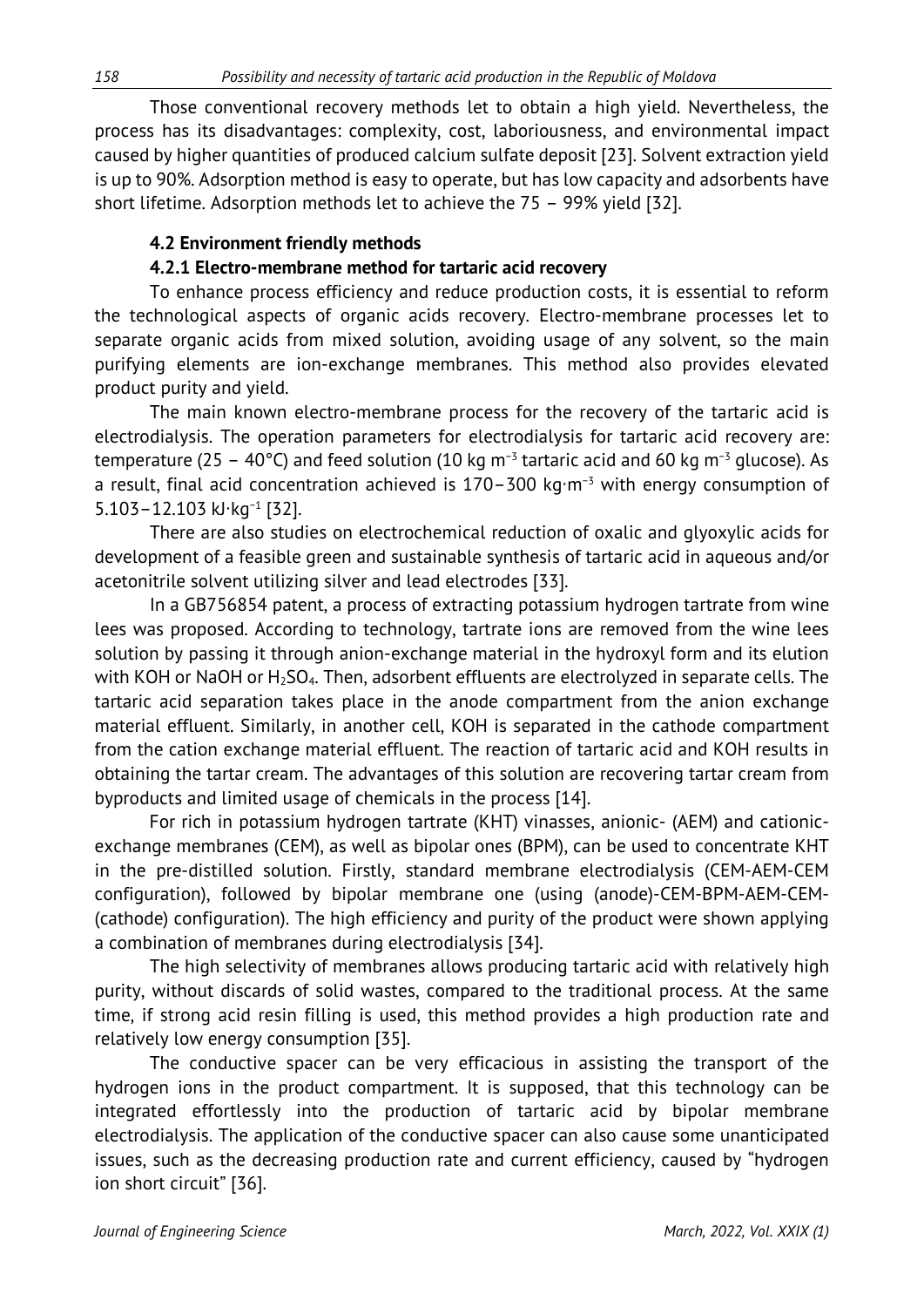#### **4.2.2 Ultrasound-assisted extraction**

Tartaric acid can be extracted from wine lees also by ultrasound-assisted extraction (in combination with  $H_2SO_4$ ). The optimal conditions for the process were determined. Raw materials' solid to liquid ratio should be of 1:3, using the  $H_2SO_4$  solution of concentration 0.06 mol∙L-1. Ultrasound treatment duration should be 6 minutes, with magnetron power of 500W. The total extraction time reaches 15 - 20 min, holding the 75 – 80°C temperature. Retaining mentioned conditions, the final tartaric acid yield may reach 74 g∙kg<sup>-1</sup> [37].

# **4.2.3 Ion-exchange resins**

This method for treating a liquid discharge from the wine-alcohol industry includes contacting the discharge with an anionic exchange resin and obtaining a cationic solution containing potassium cations and chloride anions, which is concentrated to produce a potassium-enriched solution suitable for fertilization. It further includes renewing the anionic exchange resin with a sodium chloride solution to create an anionic tartrate solution from which a tartaric acid-enriched solution or a calcium tartrate precipitate can be formed. Any liquid waste originating from the wine-alcohol sector, both from the winemaking industry and from the vinification by-product exploiting industry, characterized by tartrate anions and potassium cations, can be used in this technique. It is preferred that liquid discharge to be the vinasse [38].

Kontogiannopoulos et al. (2016) invented a cost-effective approach for recovering tartaric acid from wine lees employing a cationic exchanger to make the process more environment-friendly. The determined optimal method for the extraction is maintaining the pH of 3.0, the addition of 10 ml⋅g<sup>-1</sup> of water in the dry material, and the addition of a cation exchanger of 3.5 g⋅g⋅1 to dry lees. Cation exchange resin usage under ambient temperature allows avoiding the calcium sulfate waste generation, attributable to the standard process. Following the described method may result in a tartaric acid yield of 74.9% and 98.8% efficiency of potassium elimination [39].

#### **4.2.4 Crystallization**

Salgado et al. propose a different tartaric acid recovery scheme. To achieve a rich in tartaric acid solution, the liquid raw material gets concentrated (up to 1/3 of the starting volume) in rotavapor (50◦C). Thereafter, tartaric acid precipitation with ethanol (1:1 v/v) takes place, and crystallization is performed at −20◦C for 24 h. After warming up to 4◦C, crystals are isolated by centrifugation and washed [31].

#### **4.2.5 Nanofiltration**

Some studies propose that nanofiltration with a membrane pore size of around 1 kDa can provide excellent separation filtration. In this case, the filtrate will contain a quite high concentration of tartaric acid, which could be later refined by evaporation and crystallization. The remaining concentrate will be a substance, rich in polyphenols, which can be further used as a source of antioxidants [40].

#### **4.3 Local developments**

There were several Moldovan patents issued in last 20 years, showing that the tartaric acid extraction from winemaking wastes already was in the field of scientific interest, but, unfortunately, did not find their application on a large scale.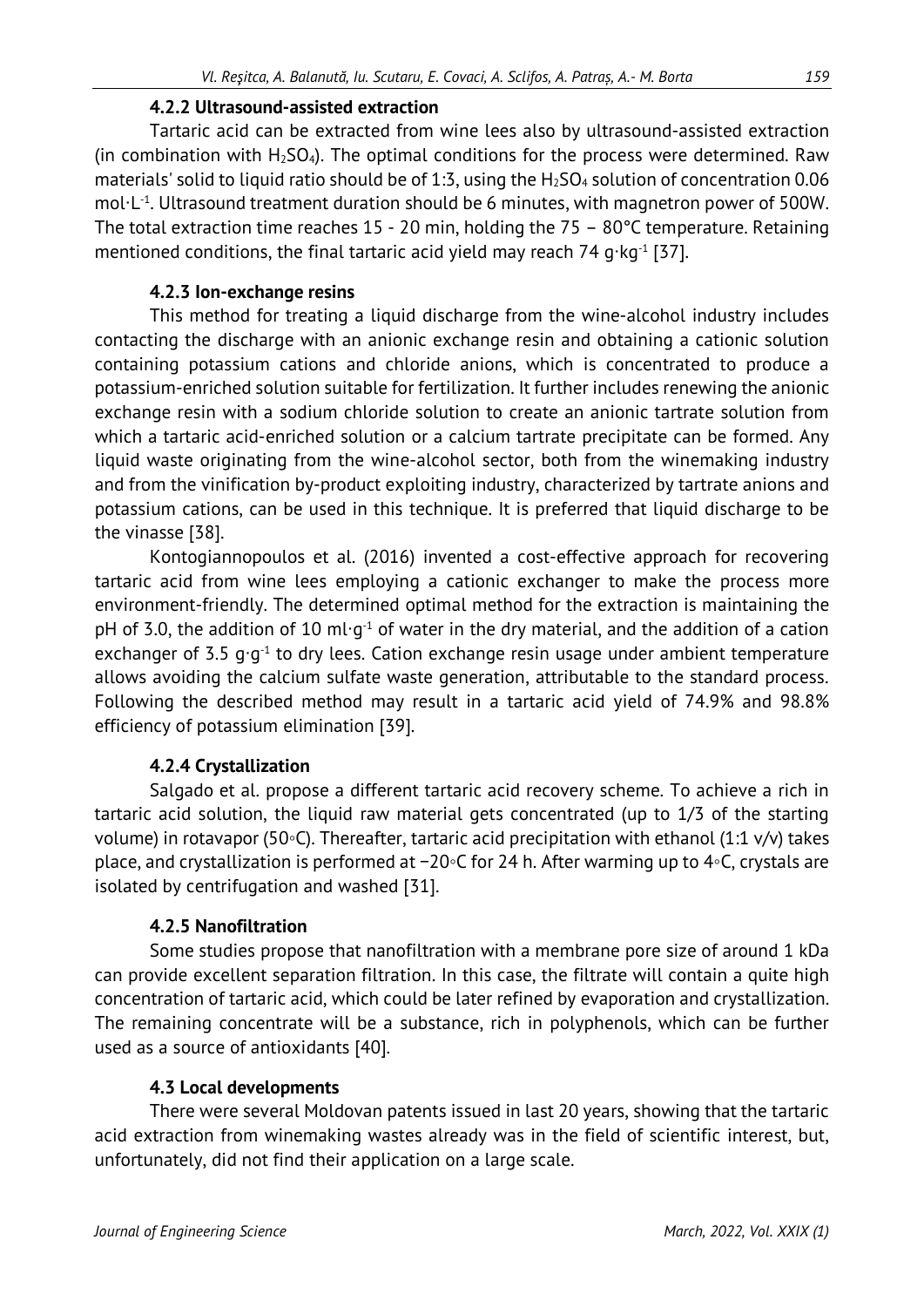The first mentioned invention is for a method of tartaric acid production from winemaking waste-provided calcium tartrate. The technological process includes mixing calcium tartrate with water at 85 - 90°C and dissolving it in 5.0 - 8.5%  $H_3PO_4$  solution. Next, neutralizing the excess acid with  $CaCO<sub>3</sub>$  and filtering the resulting precipitate. The remaining solution should be treated with calcium hexacyanoferrate(II), with further removal of the precipitate, and eliminating impurities using activated charcoal. The final product is obtained by crystallization [41].

The second invention is in the field of organic compound purification, specifically tartaric acid purification. The invention is summarized as tartaric acid dissolution in water, treatment with 5% activated charcoal, filtration, and xylene addition. Azeotropic distillation is used for separation, followed by crystal washing (with ether or acetone) and drying at 60- 80°C. The implementation of the tartaric acid crystallization process from an azeotropic mixture allows for faster crystallization and separation of the finished product, as well as higher yields (95 - 96%) [42].

The next invention is in the field of wine industry waste processing and utilization for tartaric acid production. The procedure involves dissolving tartrates with pure water and proof-filtering the solution. This is followed by the ion-exchange extraction of tartaric acid, using Amberlite LA-2 as an anionite. Finished by crystallization of the tartaric acid, utilizing butyl acetate as a polar solvent. The invention effects by boosting the efficiency of the tartaric acid production process, increases the purity of the resulting tartaric acid, with reduced usage of chemical solvents [43].

Duca (2011) proposed a technological process of obtaining tartaric acid in the pilot plant. Calcium tartrate with a concentration of 52% tartaric acid was analyzed as the starting material. Thus, the potential of the installation is as follows: processing 850 kg of calcium tartrate, obtaining 450 kg of tartaric acid. The basic steps for obtaining tartaric acid are the following: dissolution of the raw material in the reactor; filtration of the mixture under pressure; purification of the filtered solution with activated carbon and mineral sorbent; reactive extraction of tartaric acid in the plate extractor; re-extraction of tartaric acid in the plate extractor; crystallization in an azeotropic medium in crystallizer-evaporator; filtering crystals and washing them; drying the crystals in the vacuum drying plant and capturing the solvent in the refrigerant [13].

#### **4.4 Proposed recovery scheme**

A conventional method for tartaric lime obtaining is proposed. Drinking water at room temperature is mixed with the solid-type tartaric raw material. Of course, the efficiency of extracting tartrates will be more efficient at 60-70℃, but in this case, energy consumption is rising. The diffusion juice of raw material is mixed with  $CaCO<sub>3</sub>$  introduced to the mixing chamber. In the case of a liquid by-product (vinasse), the washing step is unnecessary, and  $CaCO<sub>3</sub>$  is added right away.

As a result of treatment:

 $H_2C_4H_4O_6 + CaCO_3 \rightarrow CaC_4H_4O_6 \downarrow + H_2O + CO_2$  $KHC_4H_4O_6 + CaCO_3 \rightarrow CaC_4H_4O_6 \downarrow + KOH + CO_2$  $K_2C_4H_4O_6 + CaCl_2 \rightarrow CaC_4H_4O_6 + 2KCl$ 

For the accumulation of calcium tartrate, treatment can be carried out several times in the same vessel. Then, the tartaric lime is washed with water, dried and transferred to the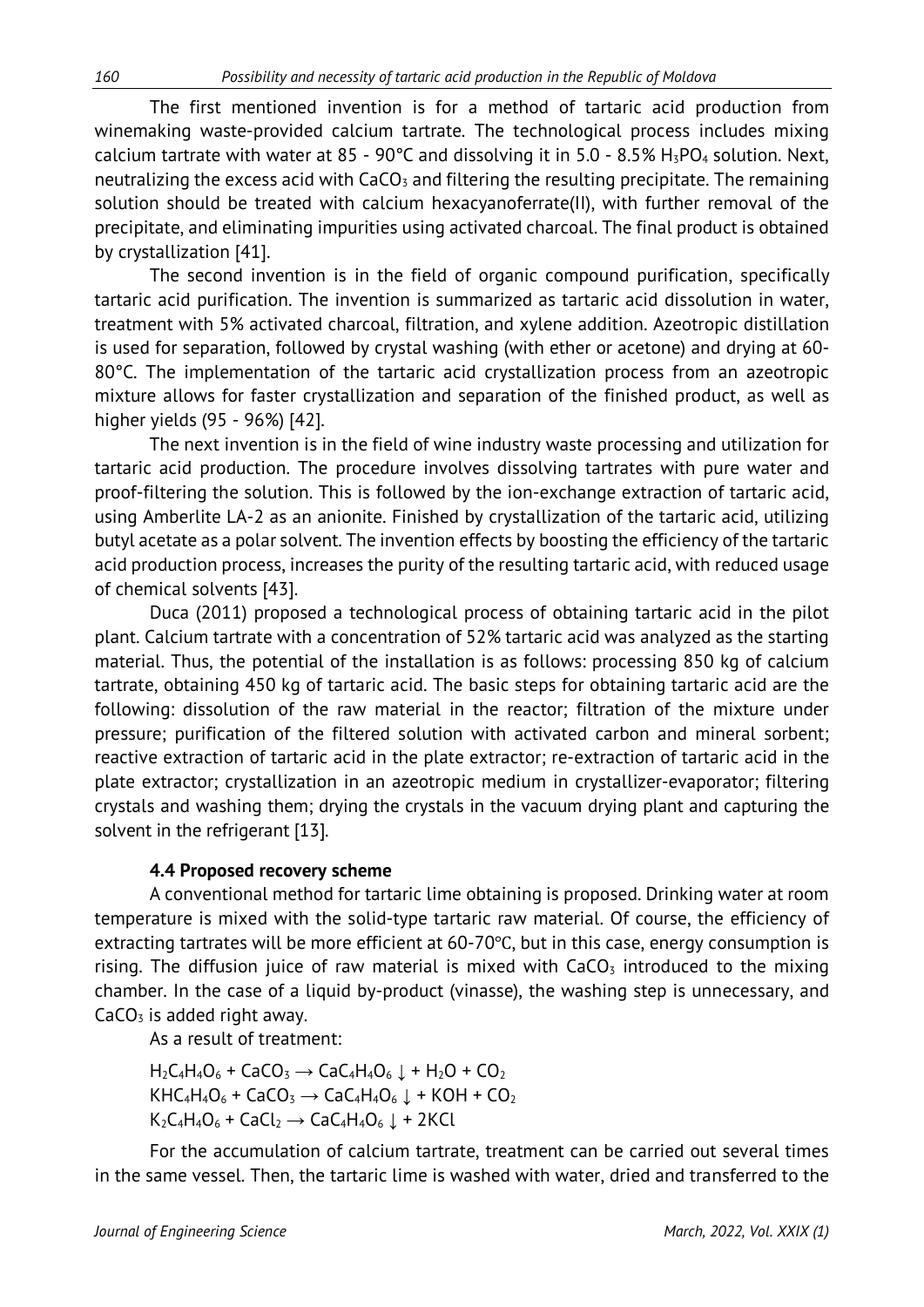tartaric acid production plant. The washed pomace can be used for further seed separation or as an addition to animal feed, compost, etc.

For the purification of tartaric acid, the staff of the Department of Oenology and Chemistry suggests using electrodialysis to separate cations, especially  $Ca^{2+}$ , and to concentrate the tartaric acid solution until the final evaporation (Figure 2).



Note: 1, 2 – anode (+) and cathode (-) electrodes M - selectively permeable membrane with (-) and (+) charge **Figure 2.** Diagram of purification and concentration of tartaric acid solution by electrodialysis.

Electrodialysis can be used to separate and concentrate tartaric acid from diffusion juice. Under the action of electric current, cations will be separated from the semi-permeable membrane with positive charge, while the anions of tartaric acid from the semi-permeable membrane with negative charge. The use of electrodialysis, except the purification of tartaric acid, will reduce energy costs when concentrating the tartaric acid solution by evaporation [13].

The implementation of proposals for the production of tartaric acid can be carried out at one of the wineries, which is currently not engaged in grape processing activities. This implementation brings not only economic support, but also has social and environmental value.

#### **Conclusions**

- The main wine wastes from which tartaric acid can be produced are pomace, yeast, wine stone and vinasse.
- The production of tartaric acid from wine waste is possible and necessary without large investments, and will lead to the solution of economic, social and ecological issues.
- To solve ecological issues when using wine wastes in technological processes, it is necessary to exclude the use of aggressive and expensive reagents.
- For every one million dal of wine produced, 50 80 tons of tartaric acid can be obtained from the processing of wine wastes.
- The implementation of electrodialysis is recommended for the purification and concentration of tartaric acid solutions.

**Acknowledgments.** Research was funded by Project no. 2 SOFT/1.2/83 "*Intelligent valorization of agro-food industrial wastes (INTELWASTES)"*, running at the Technical University of Moldova, Department of Oenology and Chemistry, Micro-winery Center.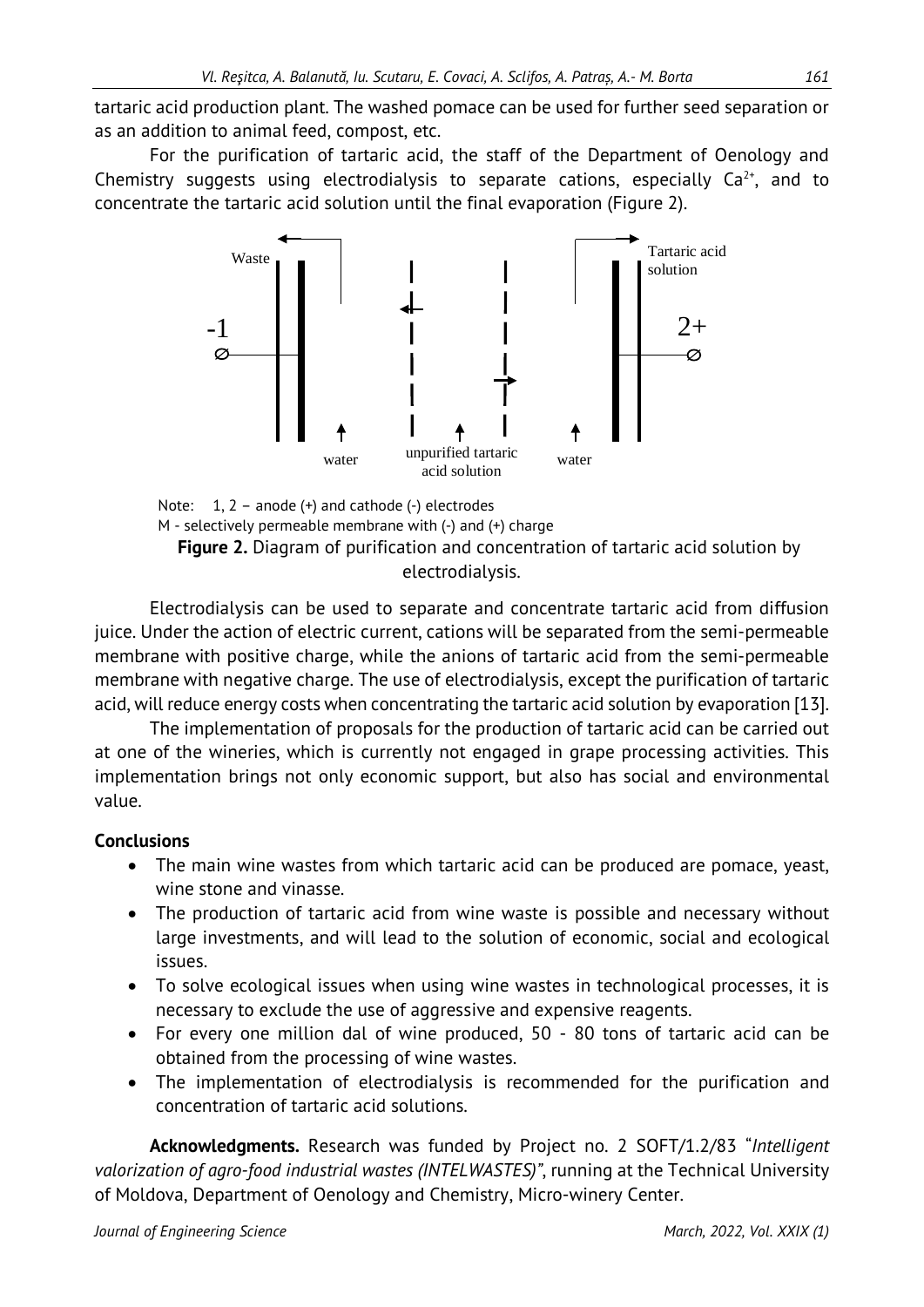#### **References**

- 1. Musteață G., Balanuță A., Filimon R., Băetu M. Capitalization of secondary wine products-an opportunity for the wine sector of republic of Moldova and Romania. In: *Journal of Social Sciences*, 2021, 4(2), pp. 117–127.
- 2. Xuan J., Feng Y. Enantiomeric Tartaric Acid Production Using cis-Epoxysuccinate Hydrolase: History and Perspectives. In: *Molecules*, 2019, 24(5), p. 903.
- 3. Younes M., Aquilina G., Castle L., Engel K., Fowler P., Frutos Fernandez M., FÜRST P., Gürtler R., Gundert-Remy U., Husøy T. Re-evaluation of L(+)-tartaric acid (E 334), sodium tartrates (E 335), potassium tartrates (E 336), potassium sodium tartrate (E 337) and calcium tartrate (E 354) as food additives. In: *EFSA Journal*, 2020, 18(3), p. e06030.
- 4. Gurtler J., Mai T. Preservatives. Traditional Preservatives Organic Acids. In: Batt, C. Patel, P., ed *Encyclopedia of Food Microbiology: Second Edition*. Academic Press, 2014, pp. 119–130.
- 5. IFV intrants bio [online]. 2021. [accessed: 27.12.2021]. Available: http://www.vignevin.com/pratiquesoeno/index.php?etape=1&operation=7&onglet=Origine
- 6. Koutsoukos S., Tsiaka Th., Tzani A., Zoumpoulakis P., Detsi A. Choline chloride and tartaric acid, a Natural Deep Eutectic Solvent for the efficient extraction of phenolic and carotenoid compounds. In: *Journal of Cleaner Production*, 2019, 241, pp. 118-384.
- 7. Makris D., Passalidi V., Kallithraka S., Mourtzinos I. Optimization of polyphenol extraction from red grape pomace using aqueous glycerol/tartaric acid mixtures and response surface methodology. In: *Preparative Biochemistry & Biotechnology*, 2016, 46(2), pp. 176–182.
- 8. Nan A., Filip Xe., Dan M., Marincaş O. Clean production of new functional coatings of magnetic nanoparticles from sustainable resources. In: *Journal of Cleaner Production*, 2019, 210, pp. 687–696.
- 9. Nanni A., Parisi M., Colonna M. Wine By-Products as Raw Materials for the Production of Biopolymers and of Natural Reinforcing Fillers: A Critical Review. In: *Polymers* 2021, 13(3), p. 381.
- 10.Howell B., Sun W. Biobased Plasticizers from Tartaric Acid, an Abundantly Available, Renewable Material. In: *Industrial & Engineering Chemistry Research*, 2018, 57(45), pp. 15234–15242.
- 11.Han Y., Ye Qi., Xu Y., Li J., Shi Sh. Bioinspired Organic-Inorganic Hybrid Magnesium Oxychloride Cement via Chitosan and Tartaric Acid. In: *ACS Sustainable Chemistry and Engineering*, 2020, 8(51), pp. 18841–18852.
- 12. Bharathiraja B., Iyyappan J., Jayamuthunagai J., Kumar R., Sirohi R., Gnansounou E., Pandey A. Critical review on bioconversion of winery wastes into value-added products In: *Industrial Crops and Products*, 2020, 158, p. 112954.
- 13.Duca G. *Produse vinicole secundare* [Secondary wine products]. Chișinău: Știința, 2011.
- 14.Galanakis C. *Handbook of grape processing by-products*. Elsevier, 2017.
- 15.Bugaian L., Arpentin G., Diaconu C. Perception of the circular economy by the wine sector of the Republic of Moldova. In: *Competitiveness and sustainable development in the context of European integration*, Chişinău, 2021. pp. 95–101.
- 16.Taran A. The hidden reserves of the wine industry [online]. 2018. [accessed: 08.01.2022]. Available: https://wine-and-spirits.md/tajnye-rezervy-vinnoj-industrii/
- 17.Sviridov D. Development of technology for the use of secondary resources of the viticulture and wine industry in order to increase the biological value of food products: Ph.D. Thesis. Moscow, 2017 [in Russian].
- 18.Grand View Research. Tartaric Acid Market Size Worth \$425.0 Million by 2020 [online]. 2015. [accessed: 20.12.2021]. Available: https://www.grandviewresearch.com/press-release/global-tartaric-acid-market
- 19. Grand View Research. Global Tartaric Acid Market Size, Share & Trends Report, 2020 [online]. 2015. [accessed: 20.12.2021]. Available: https://www.grandviewresearch.com/industry-analysis/tartaric-acid-market
- 20.Mordor Intelligence. Tartaric Acid Market | 2021 26 | Industry Share, Size, Growth [online]. 2021. [accessed: 20.12.2021]. Available: https://www.mordorintelligence.com/industry-reports/tartaric-acid-market
- 21.Persistence Market Research. Global Tartaric Acid Market: Industry Analysis & Forecast [online]. 2020. [accessed: 20.12.2021]. Available: https://www.persistencemarketresearch.com/market-research/tartaricacid-market.asp
- 22.Kokkinomagoulos E., Kandylis P. Sustainable Exploitation of By-Products of Vitivinicultural Origin in Winemaking. In: *Proceedings*, 2020, 67(1), p. 5.
- 23.Ahmad B., Yadav V., Yadav A., Rahman M., Yuan W., Li Zh., Wang Xi. Integrated biorefinery approach to valorize winery waste: A review from waste to energy perspectives. In: *Science of The Total Environment*, 2020, 719, p. 137315.
- 24.Aryal M., Liakopoulou-Kyriakides M. Optimization studies for tartaric acid, phenolics, sugars, and antioxidant activity from industrial red and white tartar wastes. In: *Engineering Research Express*, 2020, 2(2), p. 025042.